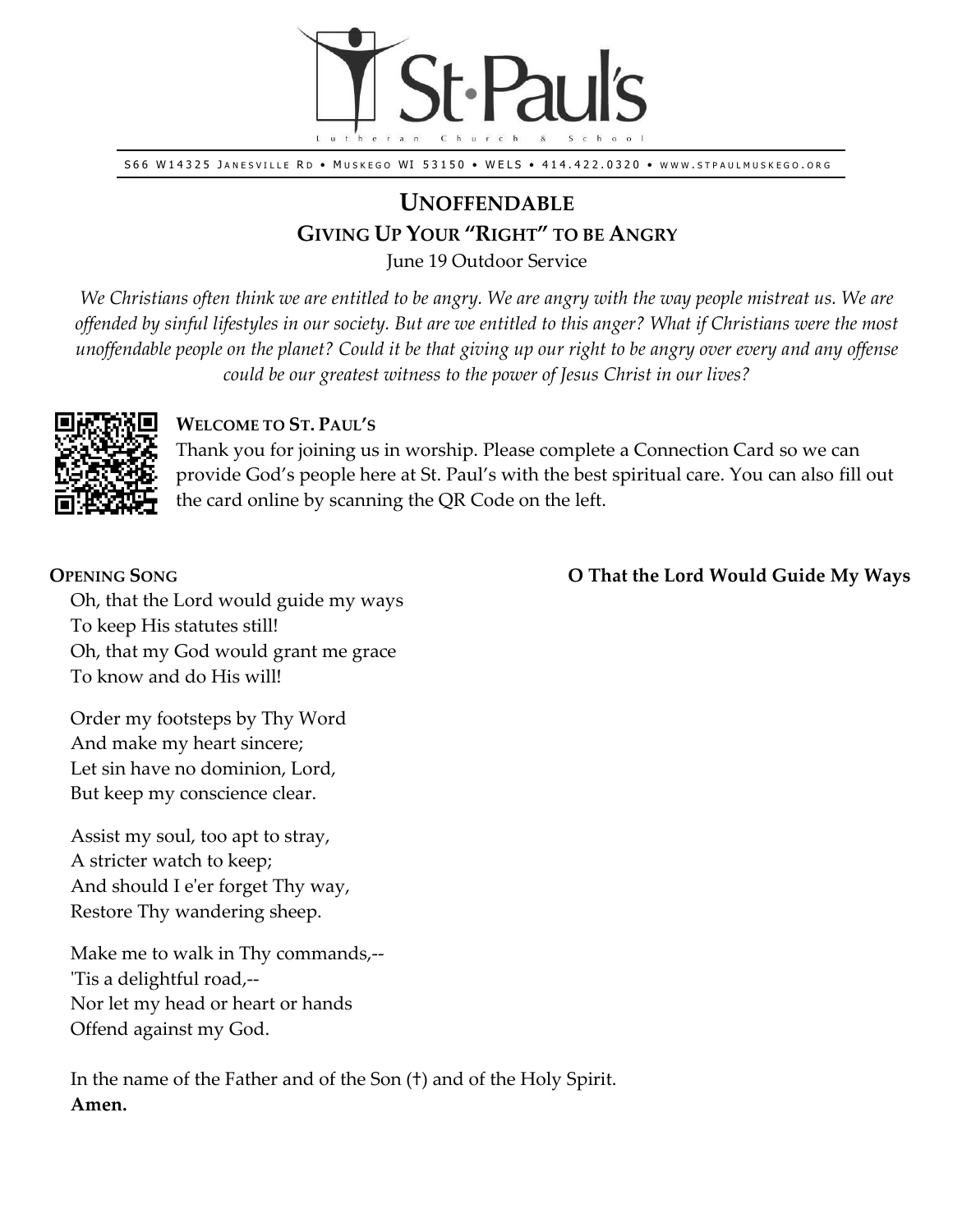Brothers and sisters in Christ, Jesus invites us, who are weary and burdened by our sin, to come to him and find rest for our souls. Let us, therefore, confess our sins to him, so that we may find renewal and strength in his forgiveness.

**Holy and merciful Father, I confess that I am by nature sinful, and that I have disobeyed you in my thoughts, words, and actions. I have done what is evil and failed to do what is good. For this I deserve your punishment both now and in eternity. But I am truly sorry for my sins, and trusting in my Savior, Jesus Christ, I pray: Lord, have mercy on me, a sinner.**

God, our heavenly Father, has been merciful to us and has given his only Son to be the atoning sacrifice for our sins. Therefore, as a called servant of Christ and by his authority, I forgive you all your sins in the name of the Father and of the Son (†) and of the Holy Spirit. **Amen.**

The works of the Lord are great and glorious. His name is worthy of praise.

**SONG Forgiven**

I'm the one who held the nail It was cold between my fingertips I've hidden in the garden I've denied You with my very lips God, I fall down to my knees With a hammer in my hand You look at me, arms open

Forgiven, forgiven Child there is freedom from all of it Say goodbye to every sin You are forgiven

I've done things I wish I hadn't done I've seen things I wish I hadn't seen Just the thought of Your amazing grace And I cry, "Jesus, forgive me!" God, I fall down to my knees With a hammer in my hand You look at me, arms open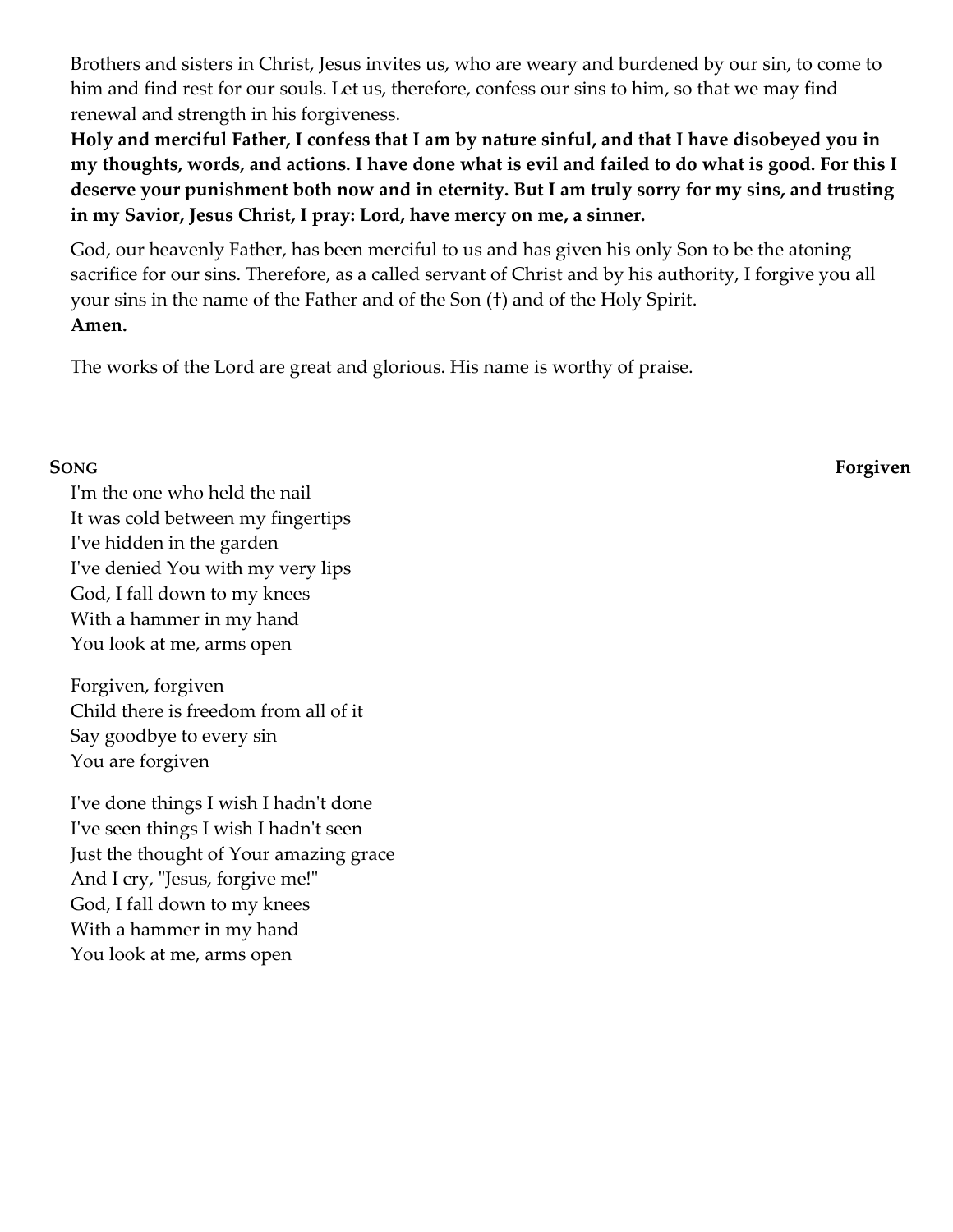Forgiven, forgiven Child there is freedom from all of it Say goodbye to every sin You are forgiven

I could've been six feet under I could've been lost forever Yeah I should be in that fire But now there's fire inside of me Here I am a dead man walking No grave gonna hold God's people All the weight of all our evil Lifted away forever free Who could believe, who could believe?

Forgiven, forgiven You love me even when I don't deserve it Forgiven, I'm Forgiven Jesus Your blood makes me innocent So I will say goodbye to every sin I am forgiven I am forgiven

# **FIRST LESSON James 1:19-27**

# *James warns us that human anger does not produce the righteousness that God desires.*

**<sup>19</sup>**My dear brothers and sisters, take note of this: Everyone should be quick to listen, slow to speak and slow to become angry, **<sup>20</sup>** because human anger does not produce the righteousness that God desires. **<sup>21</sup>**Therefore, get rid of all moral filth and the evil that is so prevalent and humbly accept the word planted in you, which can save you.

**<sup>22</sup>**Do not merely listen to the word, and so deceive yourselves. Do what it says. **<sup>23</sup>**Anyone who listens to the word but does not do what it says is like someone who looks at his face in a mirror **<sup>24</sup>** and, after looking at himself, goes away and immediately forgets what he looks like. **<sup>25</sup>**But whoever looks intently into the perfect law that gives freedom, and continues in it—not forgetting what they have heard, but doing it—they will be blessed in what they do.

**<sup>26</sup>**Those who consider themselves religious and yet do not keep a tight rein on their tongues deceive themselves, and their religion is worthless. **<sup>27</sup>**Religion that God our Father accepts as pure and faultless is this: to look after orphans and widows in their distress and to keep oneself from being polluted by the world.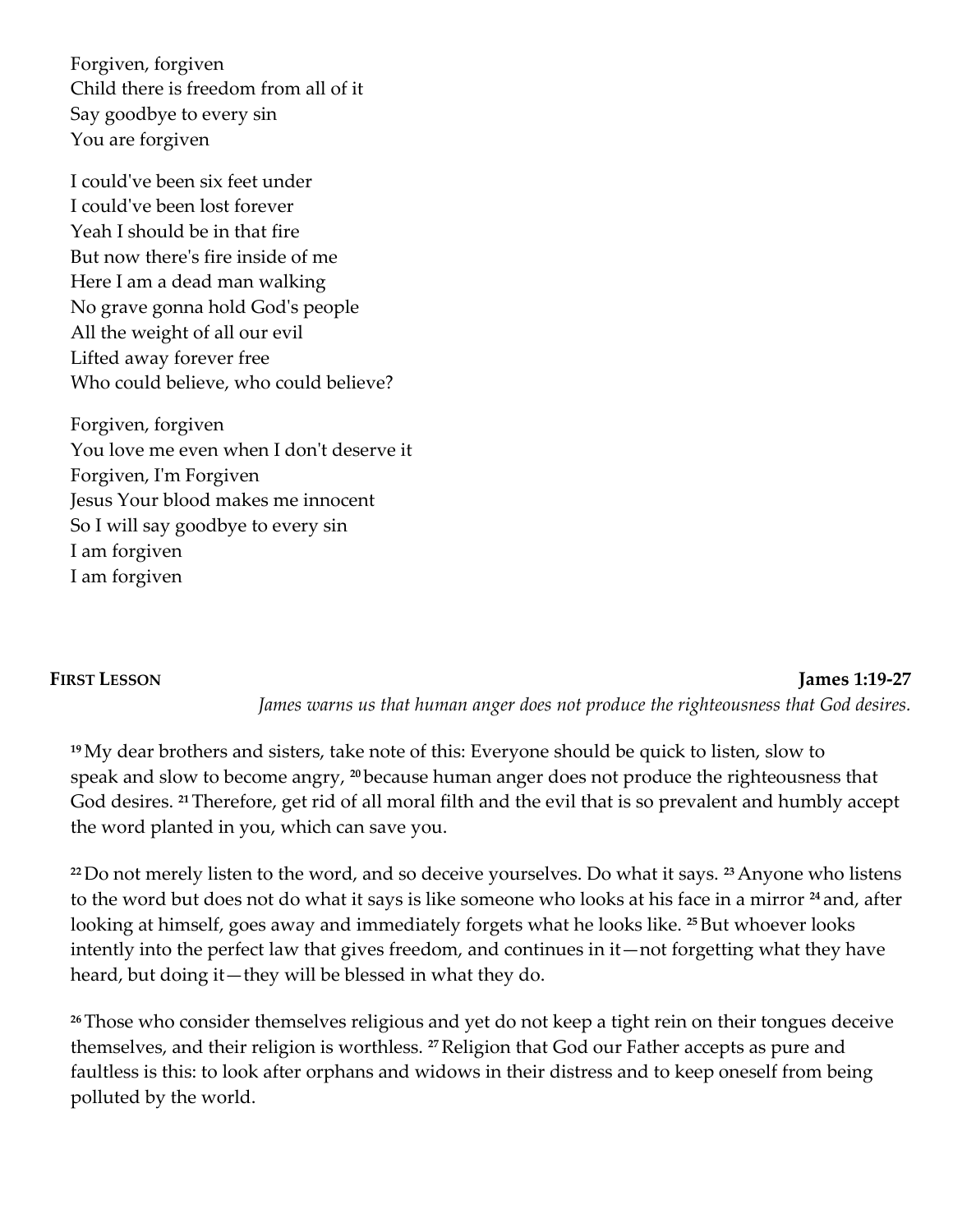# *The woman had been caught in the act! Didn't the Pharisees have a "right" to be offended? Haven't we often played the role of the Pharisee?*

**<sup>2</sup>**At dawn he appeared again in the temple courts, where all the people gathered around him, and he sat down to teach them. **<sup>3</sup>**The teachers of the law and the Pharisees brought in a woman caught in adultery. They made her stand before the group **<sup>4</sup>** and said to Jesus, "Teacher, this woman was caught in the act of adultery. <sup>5</sup> In the Law Moses commanded us to stone such women. Now what do you say?" **<sup>6</sup>**They were using this question as a trap, in order to have a basis for accusing him.

But Jesus bent down and started to write on the ground with his finger. **<sup>7</sup>**When they kept on questioning him, he straightened up and said to them, "Let any one of you who is without sin be the first to throw a stone at her." **<sup>8</sup>**Again he stooped down and wrote on the ground.

**<sup>9</sup>**At this, those who heard began to go away one at a time, the older ones first, until only Jesus was left, with the woman still standing there. **<sup>10</sup>** Jesus straightened up and asked her, "Woman, where are they? Has no one condemned you?"

**<sup>11</sup>** "No one, sir," she said.

"Then neither do I condemn you," Jesus declared. "Go now and leave your life of sin."

| <b>CONFESSION OF FAITH</b>                                                          | <b>Apostles' Creed</b> |
|-------------------------------------------------------------------------------------|------------------------|
| I believe in God, the Father almighty,                                              |                        |
| maker of heaven and earth.                                                          |                        |
| I believe in Jesus Christ, his only Son, our Lord,                                  |                        |
| who was conceived by the Holy Spirit,                                               |                        |
| born of the virgin Mary, suffered under Pontius Pilate,                             |                        |
| was crucified, died, and was buried.                                                |                        |
| He descended into hell. The third day he rose again from the dead.                  |                        |
| He ascended into heaven and is seated at the right hand of God the Father almighty. |                        |
| From there he will come to judge the living and the dead.                           |                        |
| I believe in the Holy Spirit,                                                       |                        |
| the holy Christian Church, the communion of saints,                                 |                        |
|                                                                                     |                        |

**the forgiveness of sins, the resurrection of the body,**

**and the life everlasting. Amen.**

# **GOSPEL John 8:2-11**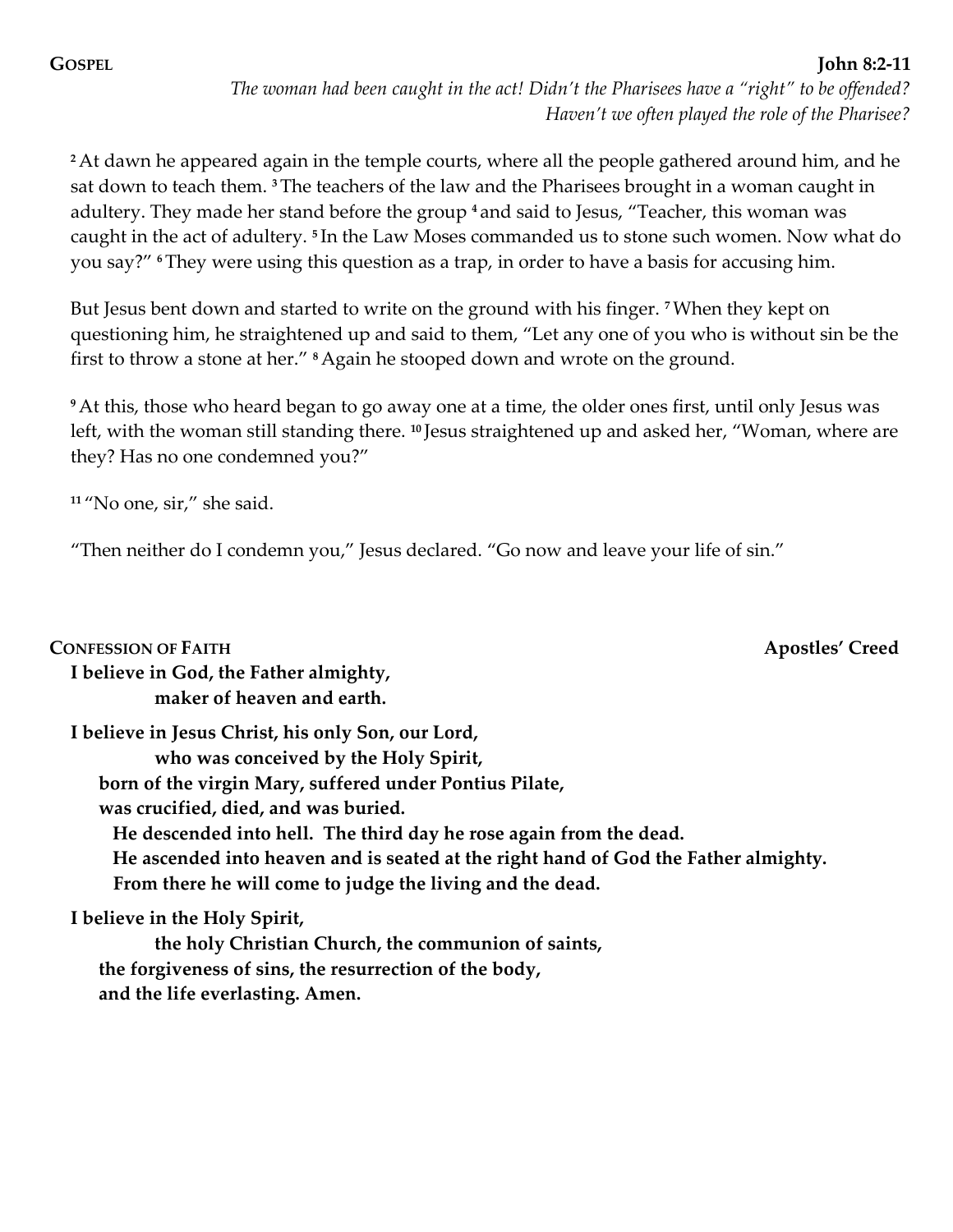# **SONG Jesus Friend of Sinners**

Jesus, friend of sinners, we have strayed so far away We cut down people in Your name, but the sword was never ours to swing Jesus, friend of sinners, the truth's become so hard to see The world is on their way to You, but they're trippin' over me Always lookin' around, but never lookin' up, I'm so double minded A plank eyed saint with dirty hands and a heart divided

Oh, Jesus, friend of sinners Open our eyes to the world at the end of our pointing fingers Oh, let our hearts be led by mercy Help us reach with open hearts and open doors Oh, Jesus, friend of sinners, break our hearts for what breaks Yours

Jesus, friend of sinners, the one who's writing in the sand Made the righteous turn away and the stones fall from their hands Help us to remember we are all the least of these Let the memory of Your mercy bring Your people to their knees Nobody knows what we're for, only what we're against when we judge the wounded What if we put down our signs, crossed over the lines and love like You did?

Oh, Jesus, friend of sinners Open our eyes to the world at the end of our pointing fingers And let our hearts be led by mercy Help us reach with open hearts and open doors Oh, Jesus, friend of sinners, break our hearts for what breaks Yours

You love every lost cause, You reach for the outcast (every outcast) For the leper and the lame; they're the reason that You came Lord, I was that lost cause (I was that lost cause) and I was the outcast (and I was the outcast) But You died for sinners just like me, a grateful leper at Your feet 'Cause You are good, oh, You are good and Your love endures forever Oh, You are good, You are good and Your love, endures forever Oh, You are good, yes, You are good and Your love endures forever Oh, You are good, oh, You are good and Your love endures forever

Jesus, friend of sinners Open our eyes to the world at the end of our pointing fingers But let our hearts be led by mercy Help us reach with open hearts and open doors Oh, Jesus, friend of sinners, break our hearts for what breaks Yours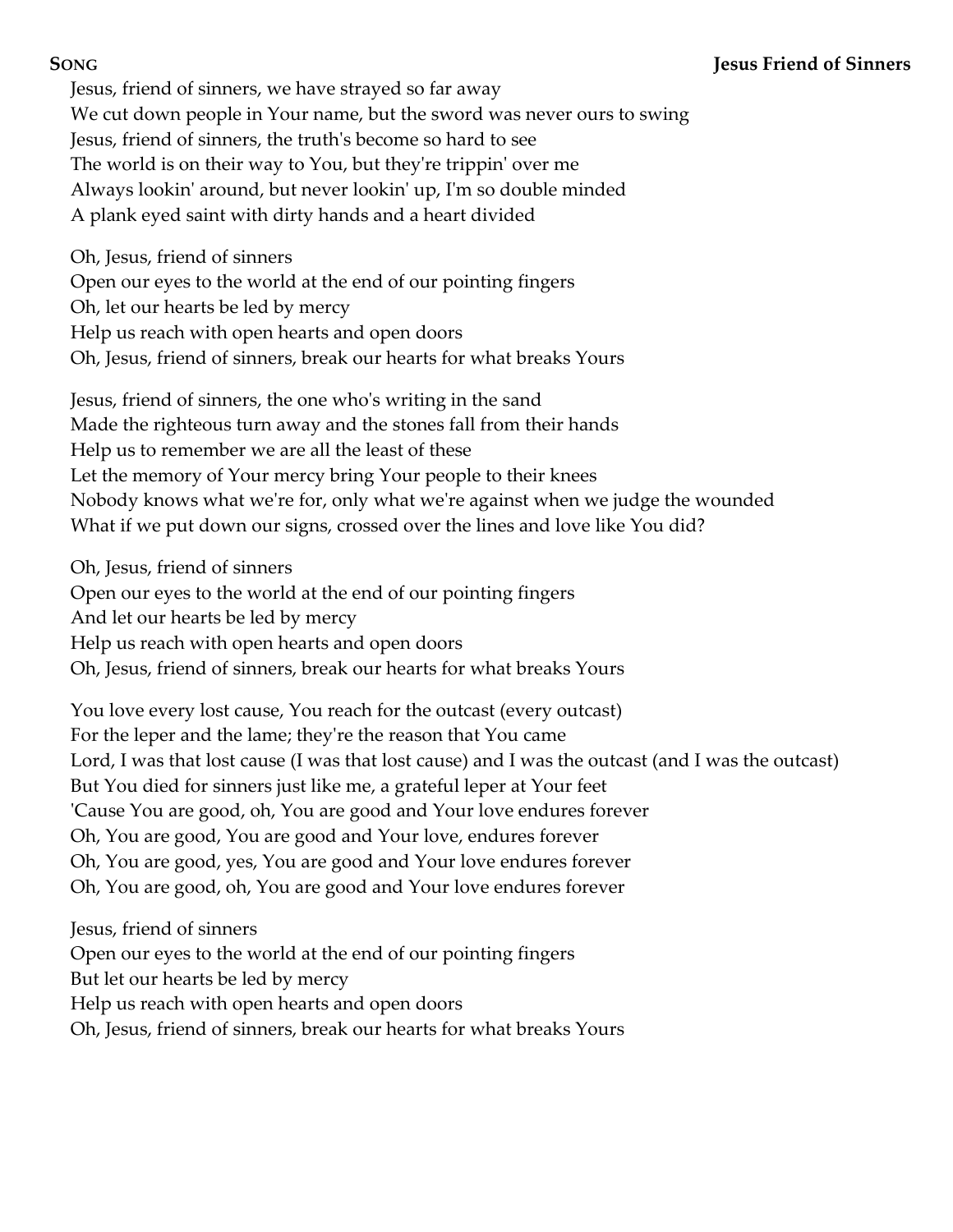**<sup>26</sup>** "In your anger do not sin": Do not let the sun go down while you are still angry, **<sup>27</sup>** and do not give the devil a foothold. **<sup>28</sup>**Anyone who has been stealing must steal no longer, but must work, doing something useful with their own hands, that they may have something to share with those in need.

**<sup>29</sup>**Do not let any unwholesome talk come out of your mouths, but only what is helpful for building others up according to their needs, that it may benefit those who listen. **<sup>30</sup>**And do not grieve the Holy Spirit of God, with whom you were sealed for the day of redemption. **<sup>31</sup>**Get rid of all bitterness, rage and anger, brawling and slander, along with every form of malice. **<sup>32</sup>**Be kind and compassionate to one another, forgiving each other, just as in Christ God forgave you.

# **PRAYER OF THE CHURCH**

Almighty God, Father of our Lord Jesus Christ, we praise you for reconciling us to yourself through the sufferings and death of your dear Son.

**Through him we have confidence to enter your presence and to bring you our prayers and petitions.**

Out of the infinite bounty of your goodness, grant us a rich measure of your Spirit. **Let the love of Christ fill your Church, so that it may flourish in all good works.** 

Help us show love and compassion for all who are in need. Bestow on the nations of the earth the knowledge of your mercy, that they may turn to you, the only God, and find salvation in you. **Strengthen our faith so that we unfailingly come to you in prayer for all our bodily needs.** 

Give a special measure of your power to those who are sorrowful or mourning, to those who are in pain or sickness, to those who may be in temptation or peril, that they may receive your blessed aid.

# *Special prayers and intercessions.*

Hear us, Lord, as we bring you our private petitions.

# *Silent prayer.*

Help us patiently endure any chastening and afflictions you permit to come into our lives, **knowing that you are using them in love to prepare us for that joyful communion with you, which is ours for all eternity.**

Accept our prayers and intercessions, and provide for all our needs not because we are worthy but for the sake of Jesus, our Savior.

**Amen.**

# **LORD'S PRAYER**

**Our Father in heaven, hallowed be your name, your kingdom come, your will be done on earth** as in heaven. Give us today our daily bread. Forgive us our sins, as we forgive those who sin **against us. Lead us not into temptation, but deliver us from evil. For the kingdom, the power, and the glory are yours now and forever. Amen.**